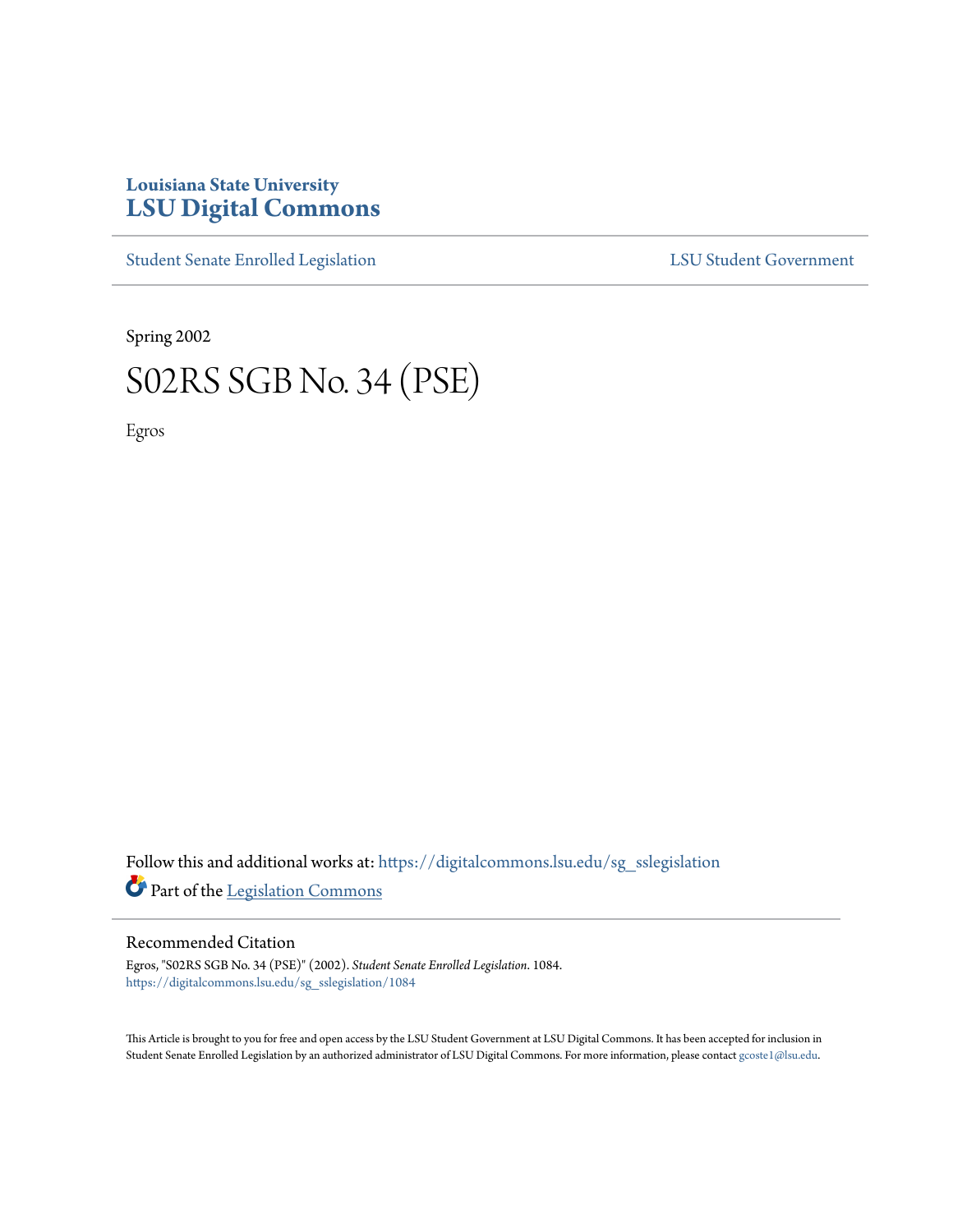**STUDENT GOVERNMENT FINAL**

[LOUISIANA STATE UNIVERSITY]

#### **STUDENT SENATE 13 MARCH 2002 SGB NO. 34 BY: SENATOR EGROS**

### A BILL

TO APPROPRIATE ONE THOUSAND EIGHT HUNDRED DOLLARS (\$1,800) TO THE LSU CHAPTER OF BETA XI OF PI SIGMA EPSILON (PSE) TO HELP DEFRAY THE COST OF SENDING 25 STUDENTS/DELEGATES TO THE 2002 PI SIGMA EPSILON ANNUAL NATIONAL CONVENTION APRIL 2ND -APRIL 7TH IN ATLANTA, GEORGIA.

- **PARAGRAPH 1:** WHEREAS, THE BETA XI CHAPTER OF PI SIGMA EPSILON IS AN OFFICIALLY RECOGNIZED STUDENT ORGANIZATION AT LOUISIANA STATE UNIVERSITY, AND
- **PARAGRAPH 2:** WHEREAS, THE BETA XI CHAPTER OF PI SIGMA EPSILON IS A CO-ED, NATIONAL, PROFESSIONAL, MARKETING, SALES MANAGEMENT AND SELLING FRATERNITY, AND
- PARAGRAPH 3: WHEREAS, BETA XI IS CURRENTLY RANKED NATIONALLY AMONG ALL OTHER 51 ACTIVE PSE CHAPTERS THROUGHOUT THE NATION, AND
- PARAGRAPH 4: WHEREAS, THE MAYOR-PRESIDENT BOBBY SIMPSON CONFERRED THE PROCLAMATION THAT THE BETA XI CHAPTER OF PI SIGMA EPSILON AND THE CAMPUS OF LSU HAS FOR MORE THAN 30 YEARS BECOME AN IMPORTANT PART OF THE BATON ROUGE COMMUNITY THROUGH THE PRODUCTION OF VITAL PAST, CURRENT, AND FUTURE LEADERS OF THE COMMUNITY AND BECOMING A STAPLE OF SALES AND MARKETING EXCELLENCE FOR THE CITY OF BATON ROUGE, AND
- PARAGRAPH 5: WHEREAS, BETA XI IS THE MOST ACTIVE BUSINESS ORGANIZATION ON CAMPUS AND WORKS YEAR ROUND FOR THIS ONE WEEK OF COMPETITION TO TRY AND GATHER INDIVIDUAL AND GROUP AWARDS AND RECOGNITIONS INCLUDING THE LEWIS F. GORDON TOP CHAPTER AWARD, AND THE STUDENT ORGANIZATION NATIONAL MARKETING CHAMPIONSHIP, AND
- PARAGRAPH 6: WHEREAS, LAST YEAR THE BETA XI CHAPTER WENT TO DALLAS, TX AND WAS AWARDED MANY RECOGNITIONS INCLUDING THE TOP SERVICE AWARD, THE TOP ALUMNI ADVISOR AWARD, SPECIAL EVENTS COMPETITION, AND THE TOP PROJECT MANAGER AWARD, AND